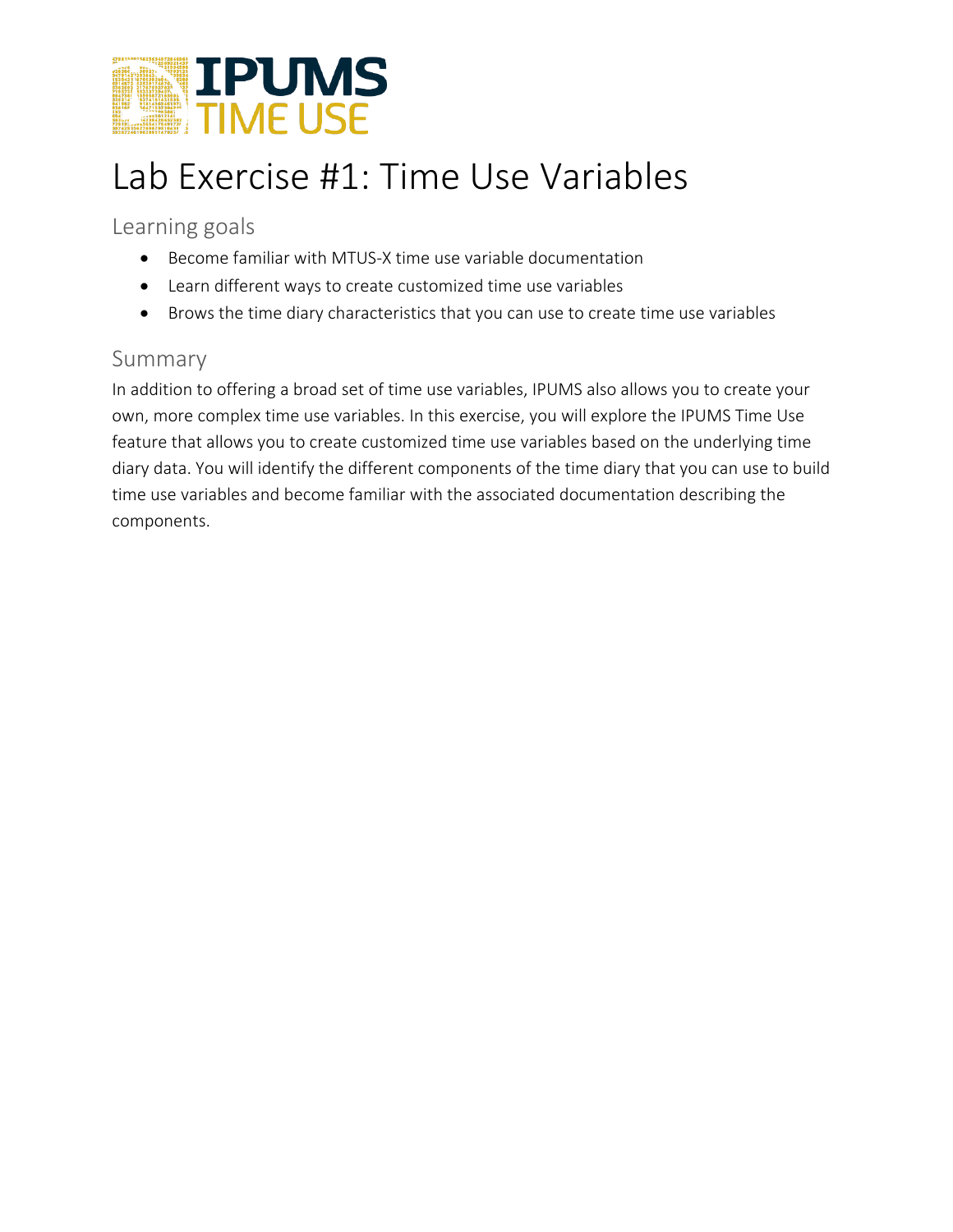Part 1: Browse the system-defined time use variables

- 1. How many "Activity coding structure" time use variables are available through IPUMS MTUS? \_\_\_\_\_\_\_\_\_\_\_\_\_\_
- 2. What three activities are included in ACT\_CIVIC? *Hint: click on the ACT\_CIVIC link to view the characteristics of this variable.*\_\_\_\_\_\_\_\_\_\_\_\_\_\_\_\_\_\_\_\_\_\_\_\_\_\_\_\_\_\_\_\_\_\_\_\_\_\_\_\_\_\_\_\_

\_\_\_\_\_\_\_\_\_\_\_\_\_\_\_\_\_\_\_\_\_\_\_\_\_\_\_\_\_\_\_\_\_\_\_\_\_\_\_\_\_\_\_\_\_\_\_\_\_\_\_\_\_\_\_\_\_\_\_\_\_\_\_\_\_\_\_\_\_\_\_\_

- 3. Is there any information in the ACT\_CIVIC documentation about timing information? For example, using only ACT CIVIC could you compare adult care in the morning with adult care in the afternoon? The state of the state of the state of the state of the state of the state of the state o
- 4. If you have navigated away from the activities that are included in ACT CIVIC, return to the list of activities that ACT\_CIVIC includes. Click on the "Adult care" link to learn more about country-specific details regarding adult care activity coding. How comparable is adult care for the United Kingdom 2000 and Spain 2002? \_\_\_\_\_\_\_\_\_\_\_\_\_\_\_\_\_\_\_\_\_\_\_\_\_\_

\_\_\_\_\_\_\_\_\_\_\_\_\_\_\_\_\_\_\_\_\_\_\_\_\_\_\_\_\_\_\_\_\_\_\_\_\_\_\_\_\_\_\_\_\_\_\_\_\_\_\_\_\_\_\_\_\_\_\_\_\_\_\_\_\_\_\_\_\_\_\_\_ \_\_\_\_\_\_\_\_\_\_\_\_\_\_\_\_\_\_\_\_\_\_\_\_\_\_\_\_\_\_\_\_\_\_\_\_\_\_\_\_\_\_\_\_\_\_\_\_\_\_\_\_\_\_\_\_\_\_\_\_\_\_\_\_\_\_\_\_\_\_\_\_

Part 2: Learn more about time use variables

- 5. Navigate to the MTUS home page and click on "ABOUT MTUS-X". Click on "Creating and selecting time use variables." What are the three main actions related to time use variables?
- 6. After navigating back to the MTUS home page, click on "Get Data" then click on "Create Time Use Variable." For creating a new time use variable, you can either load an existing one and use it as a template or create one from scratch. How do you use an existing time use variable as a template? How do you create a time use variable from scratch?

\_\_\_\_\_\_\_\_\_\_\_\_\_\_\_\_\_\_\_\_\_\_\_\_\_\_\_\_\_\_\_\_\_\_\_\_\_\_\_\_\_\_\_\_\_\_\_\_\_\_\_\_\_\_\_\_\_\_\_\_\_\_\_\_\_\_\_\_\_\_\_\_ \_\_\_\_\_\_\_\_\_\_\_\_\_\_\_\_\_\_\_\_\_\_\_\_\_\_\_\_\_\_\_\_\_\_\_\_\_\_\_\_\_\_\_\_\_\_\_\_\_\_\_\_\_\_\_\_\_\_\_\_\_\_\_\_\_\_\_\_\_\_\_\_

\_\_\_\_\_\_\_\_\_\_\_\_\_\_\_\_\_\_\_\_\_\_\_\_\_\_\_\_\_\_\_\_\_\_\_\_\_\_\_\_\_\_\_\_\_\_\_\_\_\_\_\_\_\_\_\_\_\_\_\_\_\_\_\_\_\_\_\_\_\_\_\_

\_\_\_\_\_\_\_\_\_\_\_\_\_\_\_\_\_\_\_\_\_\_\_\_\_\_\_\_\_\_\_\_\_\_\_\_\_\_\_\_\_\_\_\_\_\_\_\_\_\_\_\_\_\_\_\_\_\_\_\_\_\_\_\_\_\_\_\_\_\_\_\_

7. Create a time use variable from scratch. What are the activity-level characteristics you can use to create time use variables? *Hint: tabs represent different activity-level characteristics you can use to create a time use variable.* \_\_\_\_\_\_\_\_\_\_\_\_\_\_\_\_\_\_\_\_\_\_\_\_\_\_

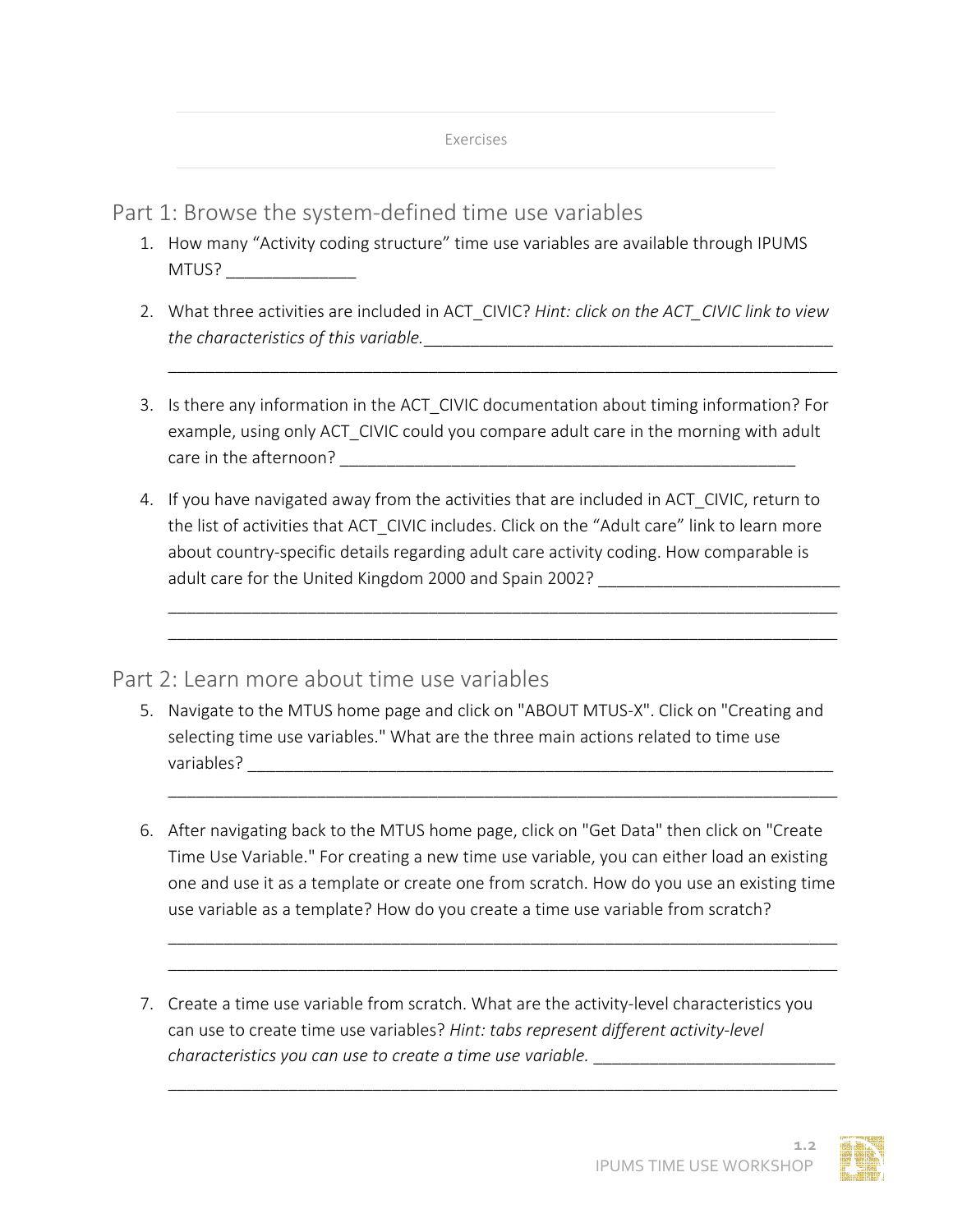8. What filters do you need to create a time use variable that captures time spent in adult care from 8 am to noon? \_\_\_\_\_\_\_\_\_\_\_\_\_\_\_\_\_\_\_\_\_\_\_\_\_\_\_\_\_\_\_\_\_\_\_\_\_\_\_\_\_\_\_\_\_\_\_\_\_\_\_

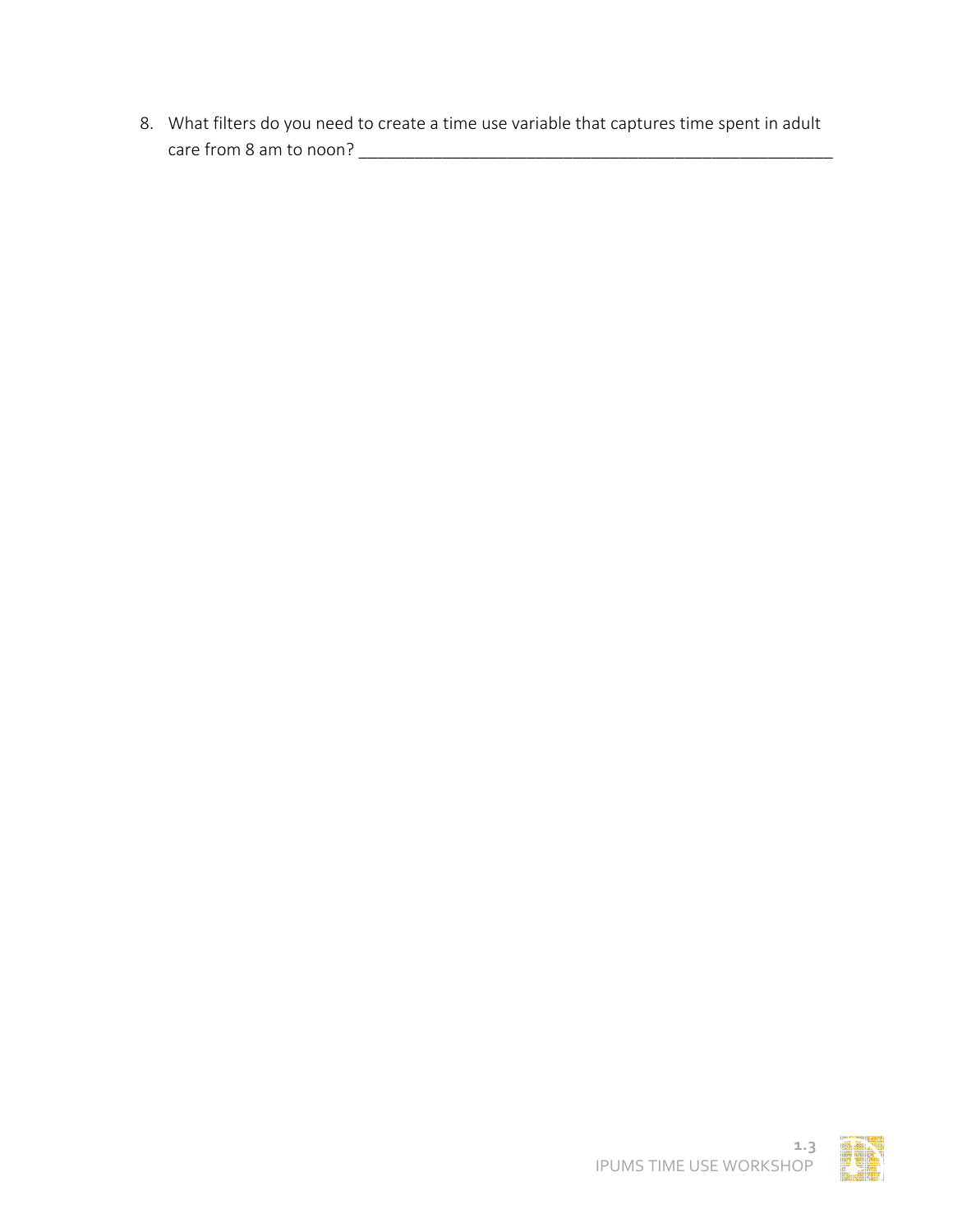Part 1: Browse the system-defined time use variables

- 1. How many "Activity coding structure" time use variables are available through IPUMS MTUS? 12
- 2. What three activities are included in ACT\_CIVIC? *Hint: click on the ACT\_CIVIC link to view the characteristics of this variable.* Adult care; voluntary, civic, organizational act; worship and religion
- 3. Is there any information in the ACT\_CIVIC documentation about timing information? For example, using only ACT CIVIC could you compare adult care in the morning with adult care in the afternoon? No, adult care is not separable from volunteering or worship and is not differentiated by time of day.
- 4. If you have navigated away from the activities that are included in ACT CIVIC, return to the list of activities that ACT CIVIC includes. Click on the "Adult care" link to learn more about country-specific details regarding adult care activity coding. How comparable is adult care for the United Kingdom 2000 and Spain 2002? UK 2000 includes help to both household and non-household adults while Spain 2002 only includes help to adult household members. These do not appear to be directly comparable. UK 2005 includes help to both household and non-household adults, and seems comparable to UK 2000.

Part 2: Learn more about time use variables

- 5. Navigate to the MTUS home page and click on "ABOUT MTUS-X". Click on "Creating and selecting time use variables." What are the three main actions related to time use variables? Selecting an existing one; modify an existing one; create a new one
- 6. After navigating back to the MTUS home page, click on "Get Data" then click on "Create Time Use Variable." For creating a new time use variable, you can either load an existing one and use it as a template or create one from scratch. How do you use an existing time use variable as a template? How do you create a time use variable from scratch? To use an existing time use variable as a template, click on "Load" next to the time use variable name that you want to use as your starting point. To create a new one from scratch, click on "Create Variable From Scratch."
- 7. Create a time use variable from scratch. What are the activity-level characteristics you can use to create time use variables? *Hint: tabs represent different activity-level*

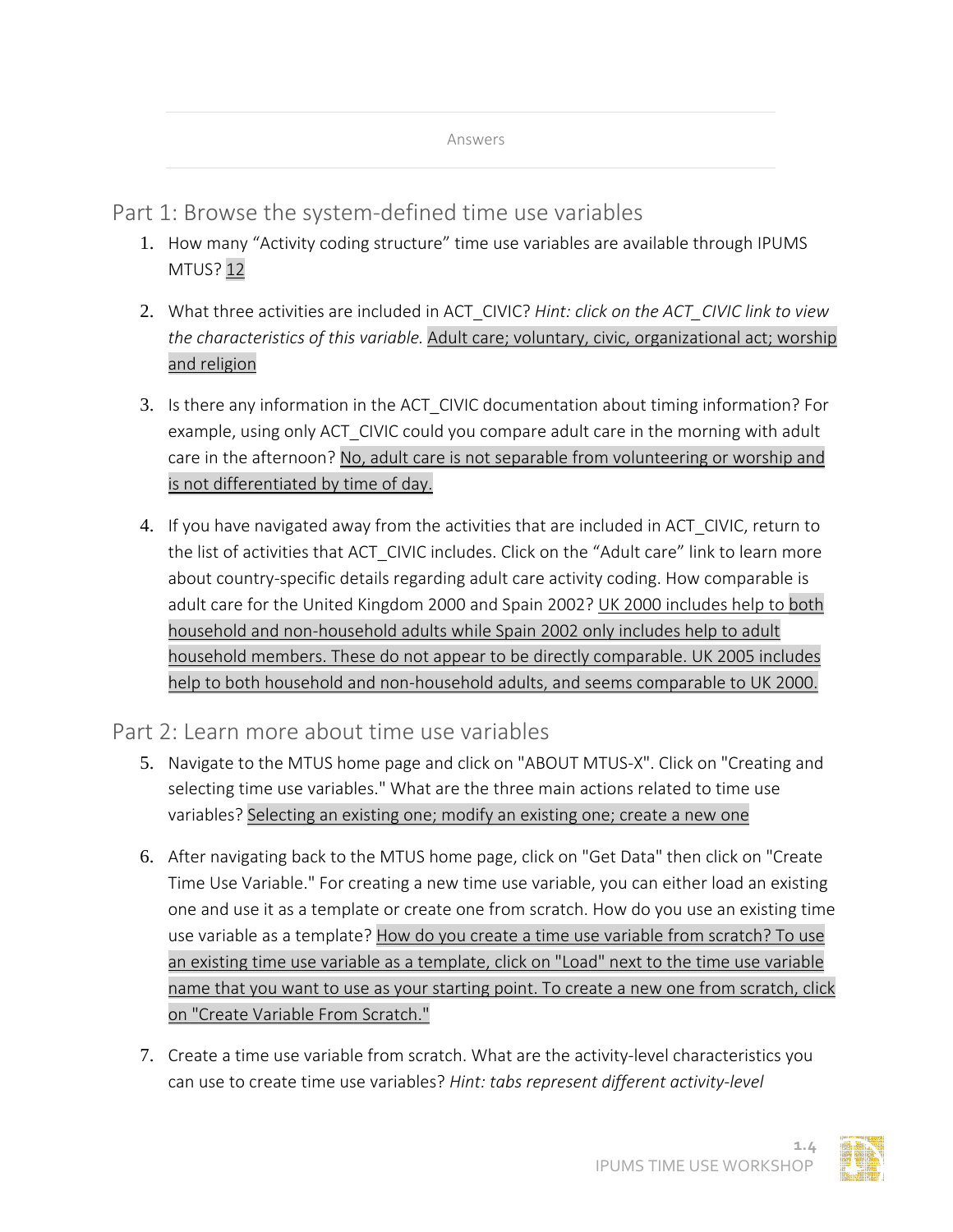*characteristics you can use to create a time use variable.* Activity, time of day, secondary activity, location, with whom

8. What filters do you need to create a time use variable that captures time spent in adult care from 8 am to noon? Activity and time of day

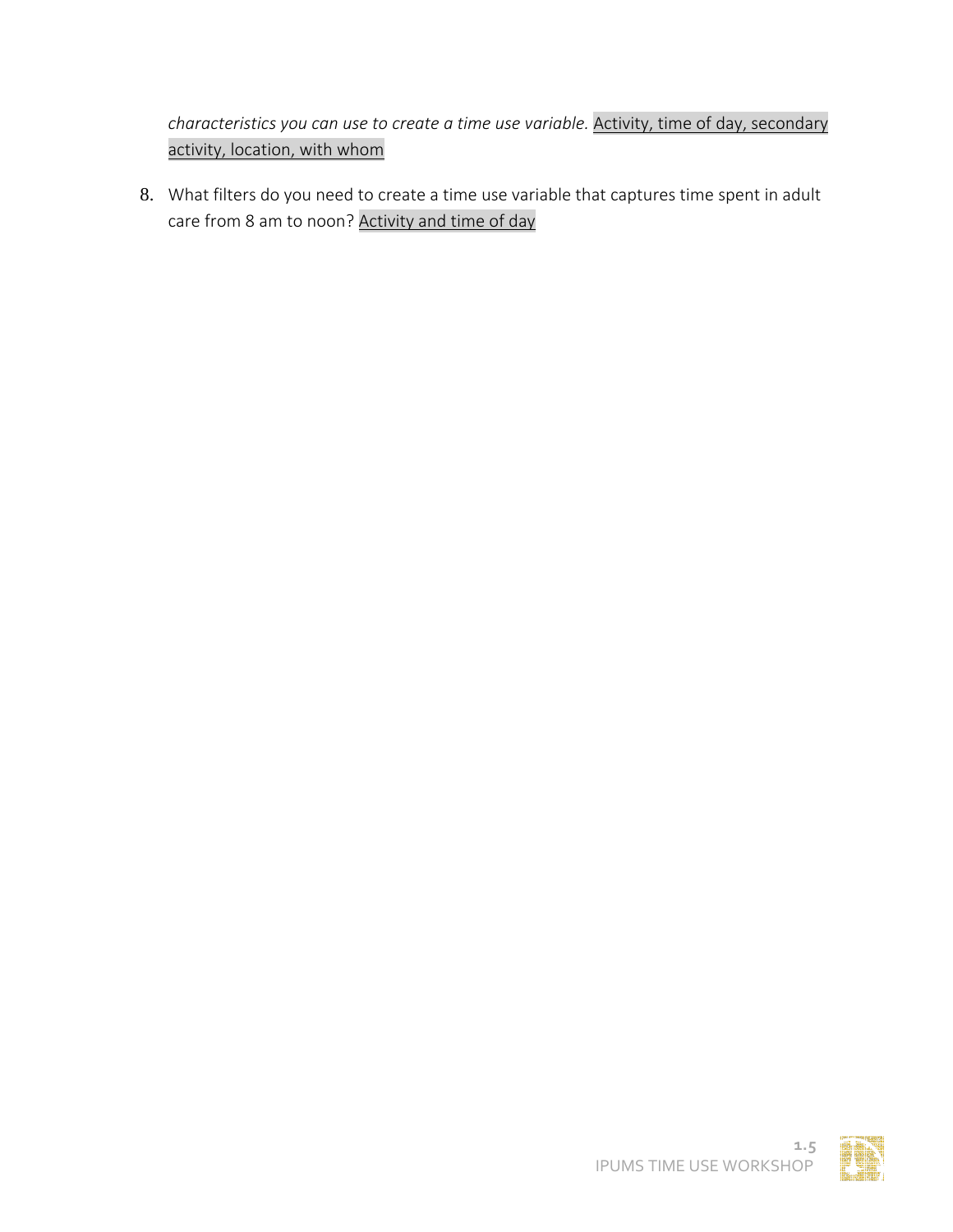

## Lab Exercise #2: Variable Documentation

Learning goals

• Explore the information available in different variable-level tabs

## Summary

In this exercise, you will browse the IPUMS Time Use variable-level documentation for several different variables. You will explore various features of the documentation to help you become familiar with where different kinds of variable-level information is located in the IPUMS system.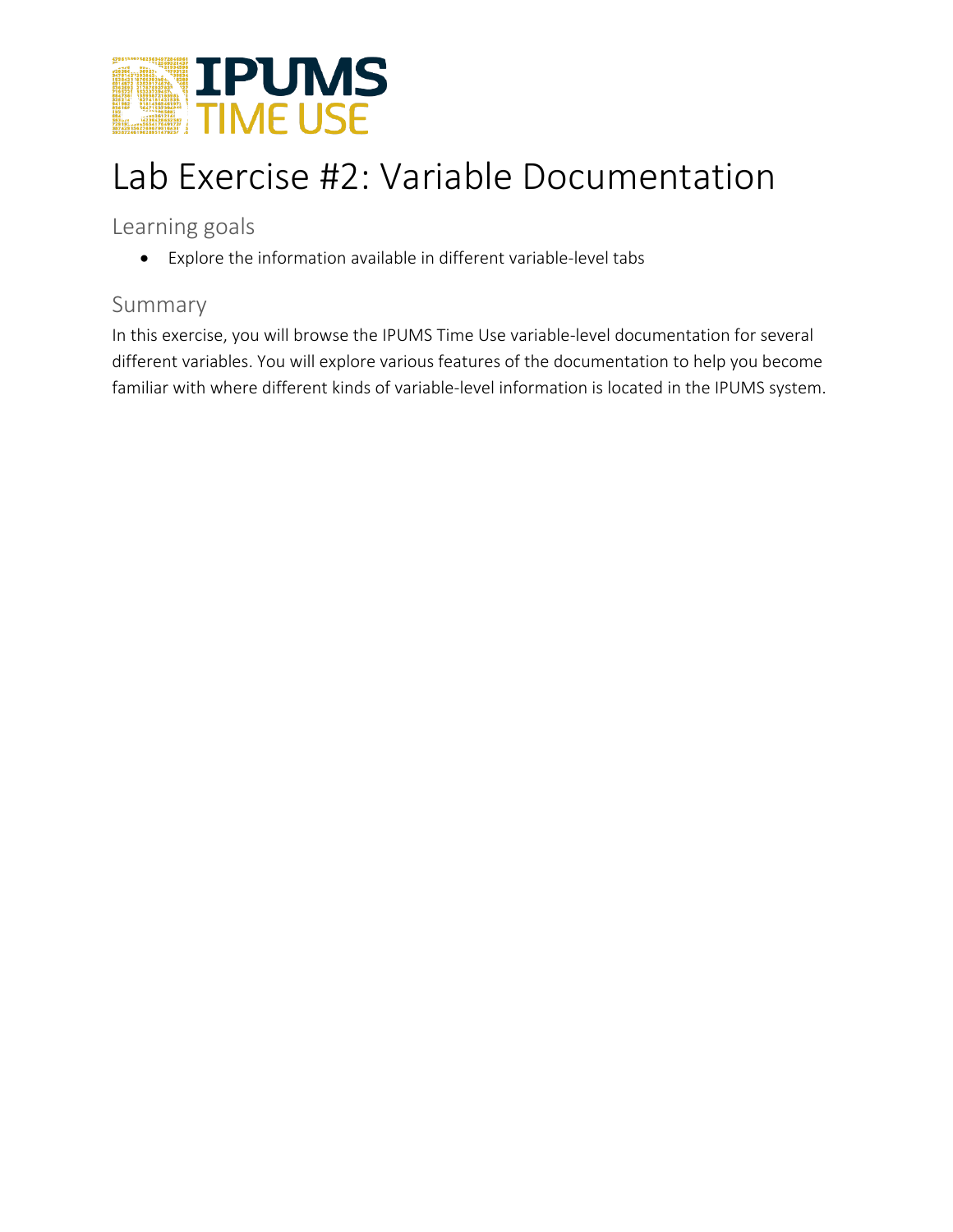## Part 1: Browse the available variables

- 1. Which level (drop down menu) contains information about the time diary? \_\_\_\_\_\_\_\_\_\_
- 2. Which level (drop down menu) contains information about the individuals who completed the time diaries? **Example 1**

### Part 2: Reviewing variable details

- 3. Browse the documentation for the weights available in MTUS (PROPWT and OCOMBWT under Person  $\rightarrow$  Weights). Which weight is appropriate for creating estimates comparing two or more countries? The state of the state of the state of the state of the state of the state of the state o
- 4. Review the documentation for EDTRY and EDUCA, both of which are available under Person  $\rightarrow$  Core Demographic. What is the difference between EDTRY and EDUCA? Which is best for comparing the relationship between education and time use between Hungary in 2009 and Spain in 2009? \_\_\_\_\_\_\_\_\_\_\_\_\_\_\_\_\_\_\_\_\_\_\_\_\_\_\_\_\_\_\_\_\_\_\_\_\_\_\_\_\_\_

\_\_\_\_\_\_\_\_\_\_\_\_\_\_\_\_\_\_\_\_\_\_\_\_\_\_\_\_\_\_\_\_\_\_\_\_\_\_\_\_\_\_\_\_\_\_\_\_\_\_\_\_\_\_\_\_\_\_\_\_\_\_\_\_\_\_\_\_\_\_\_\_

- 5. Find the AGE variable, which is under Person  $\rightarrow$  Core Demographic. Do any datasets report respondent ages in bins instead of reporting specific ages? If so, which country and year? \_\_\_\_\_\_\_\_\_\_\_\_\_\_\_\_\_\_\_\_\_\_\_\_\_\_\_
- 6. Review the HEALTH variable under Person  $\rightarrow$  Health. How many respondents from Bulgaria 2001 reported being in "poor" health?
- 7. Respondents can report being with a child as part of their time diary. This information is available to users in the variable CHILD, available under Activity  $\rightarrow$  Who Else is Present during Activity. Does being with a child in the time diary mean the same thing in the most recent US data as it does in the UK 2014 data? Why?

\_\_\_\_\_\_\_\_\_\_\_\_\_\_\_\_\_\_\_\_\_\_\_\_\_\_\_\_\_\_\_\_\_\_\_\_\_\_\_\_\_\_\_\_\_\_\_\_\_\_\_\_\_\_\_\_\_\_\_\_\_\_\_\_\_\_\_\_\_\_\_\_ \_\_\_\_\_\_\_\_\_\_\_\_\_\_\_\_\_\_\_\_\_\_\_\_\_\_\_\_\_\_\_\_\_\_\_\_\_\_\_\_\_\_\_\_\_\_\_\_\_\_\_\_\_\_\_\_\_\_\_\_\_\_\_\_\_\_\_\_\_\_\_\_

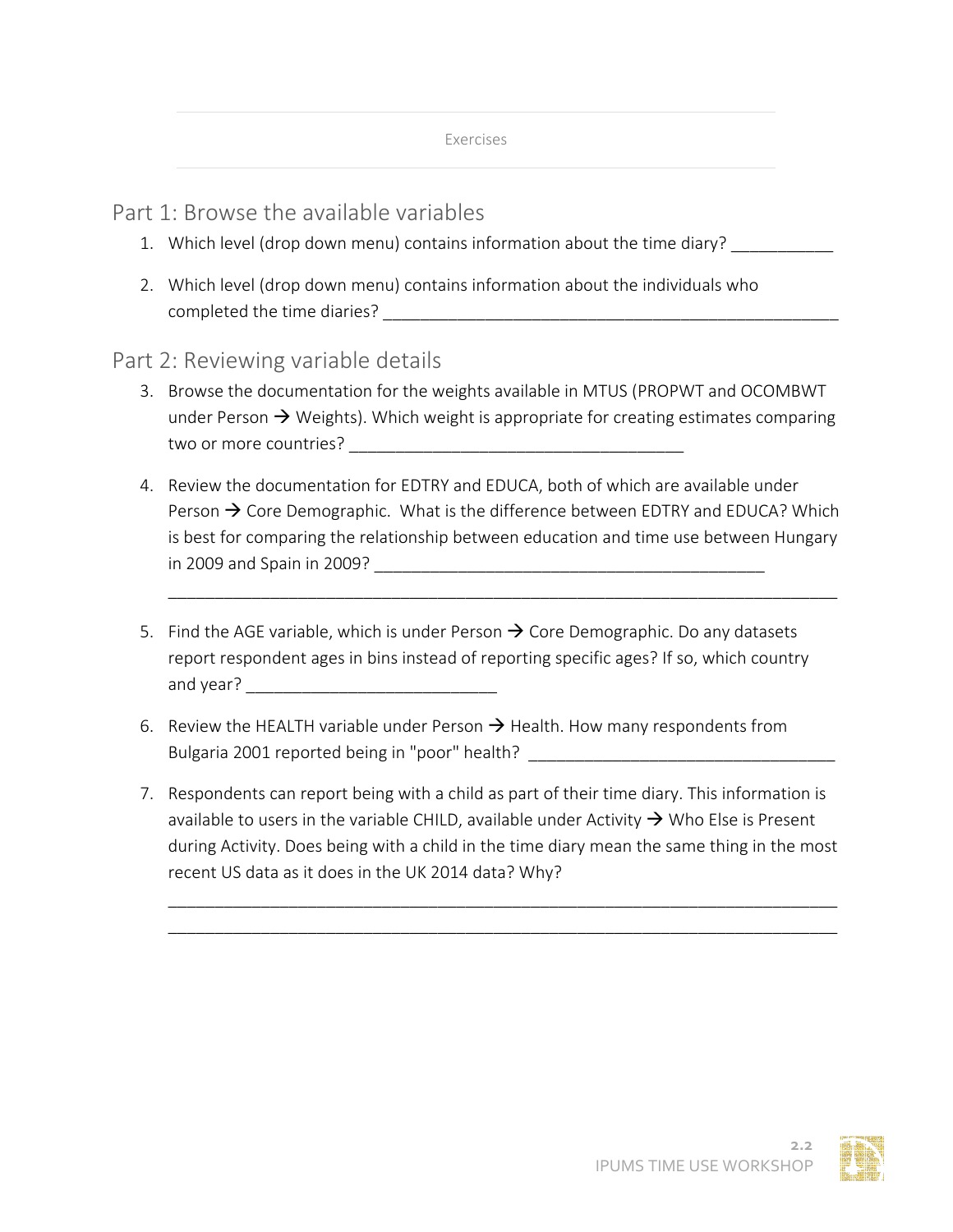Part 1: Browse the available variables

- 1. Which level (drop down menu) contains information about the time diary? activity
- 2. Which level (drop down menu) contains information about the individuals who completed the time diaries? person

Part 2: Reviewing variable details

- 3. Browse the documentation for the weights available in MTUS (PROPWT and OCOMBWT under Person  $\rightarrow$  Weights). Which weight is appropriate for creating estimates comparing two or more countries? PROPWT
- 4. Review the documentation for EDTRY and EDUCA, both of which are available under Person  $\rightarrow$  Core Demographic. What is the difference between EDTRY and EDUCA? Which is best for comparing the relationship between education and time use between Hungary in 2009 and Spain in 2009? EDTRY is harmonized across countries while EDUCA has labels specific to each country. EDTRY is a better variable for cross-country comparisons.
- 5. Find the AGE variable, which is under Person  $\rightarrow$  Core Demographic. Do any datasets report respondent ages in bins instead of reporting specific ages? If so, which country and year? Canada 2010
- 6. Review the HEALTH variable under Person  $\rightarrow$  Health. How many respondents from Bulgaria 2001 reported being in "poor" health? 1,697. This information is on the "codes" tab and is visible by selecting "case-count view" option.
- 7. Respondents can report being with a child as part of their time diary. This information is available to users in the variable CHILD, available under Activity  $\rightarrow$  Who Else is Present during Activity. Does being with a child in the time diary mean the same thing in the most recent US data as it does in the UK 2014 data? Why? No. In the most recent US data, a child is defined as someone under 18. In the UK 2014 data, a child is someone who is age 7 or under.

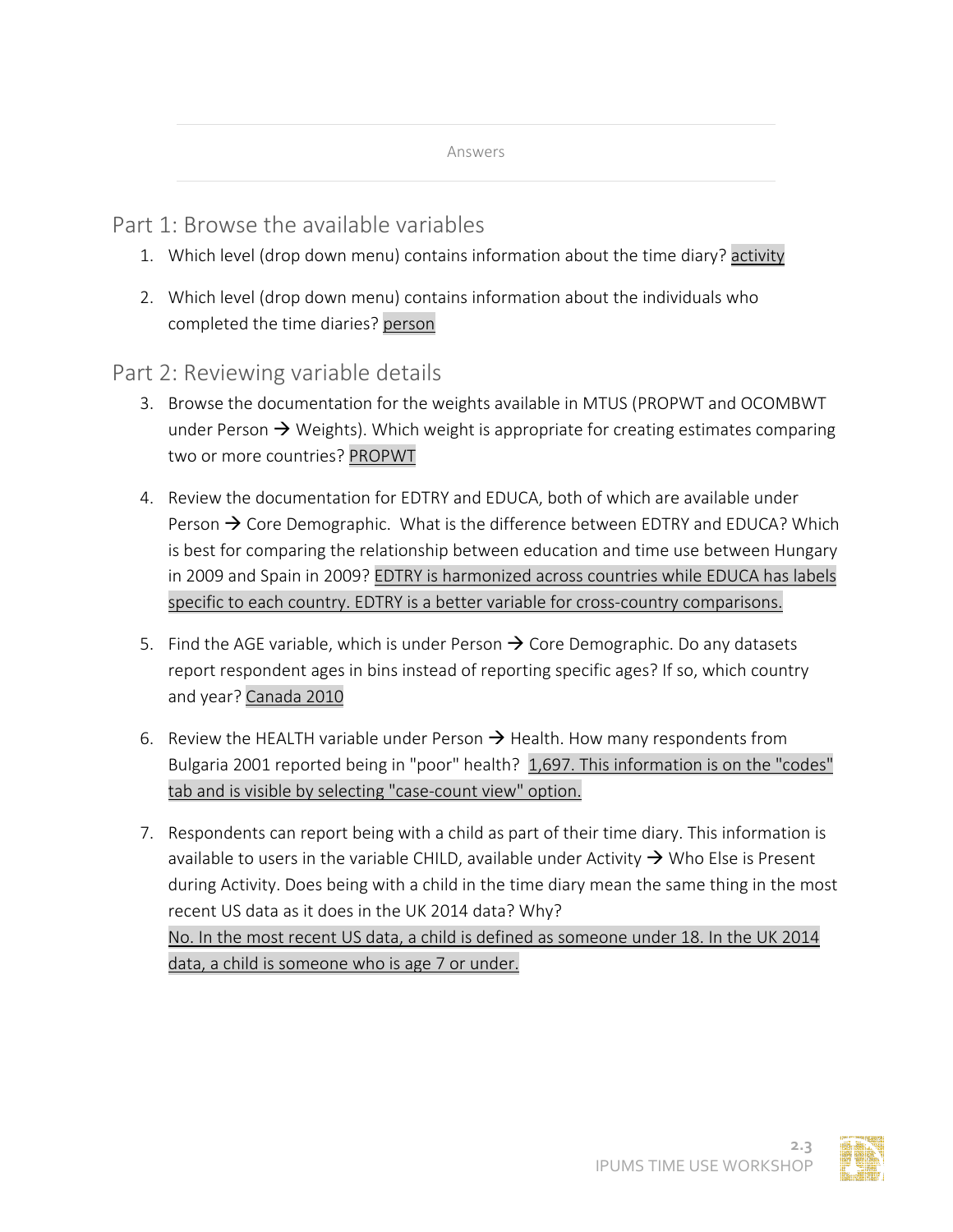

# Lab Exercise #3: Understanding the data and using weights

Learning goals

- Become familiar with using the MTUS-X system
- Browse system-created time use variables for inclusion in your data file
- Understand the importance of weights by comparing unweighted and weighted estimates

## Summary

In this exercise, you will create a data file using MTUS-X that includes data from the 2005 and 2014 UK samples. You will use these data to compare understand the importance of weights for time diary data and will generate weighted estimates of paid work on weekends and weekdays.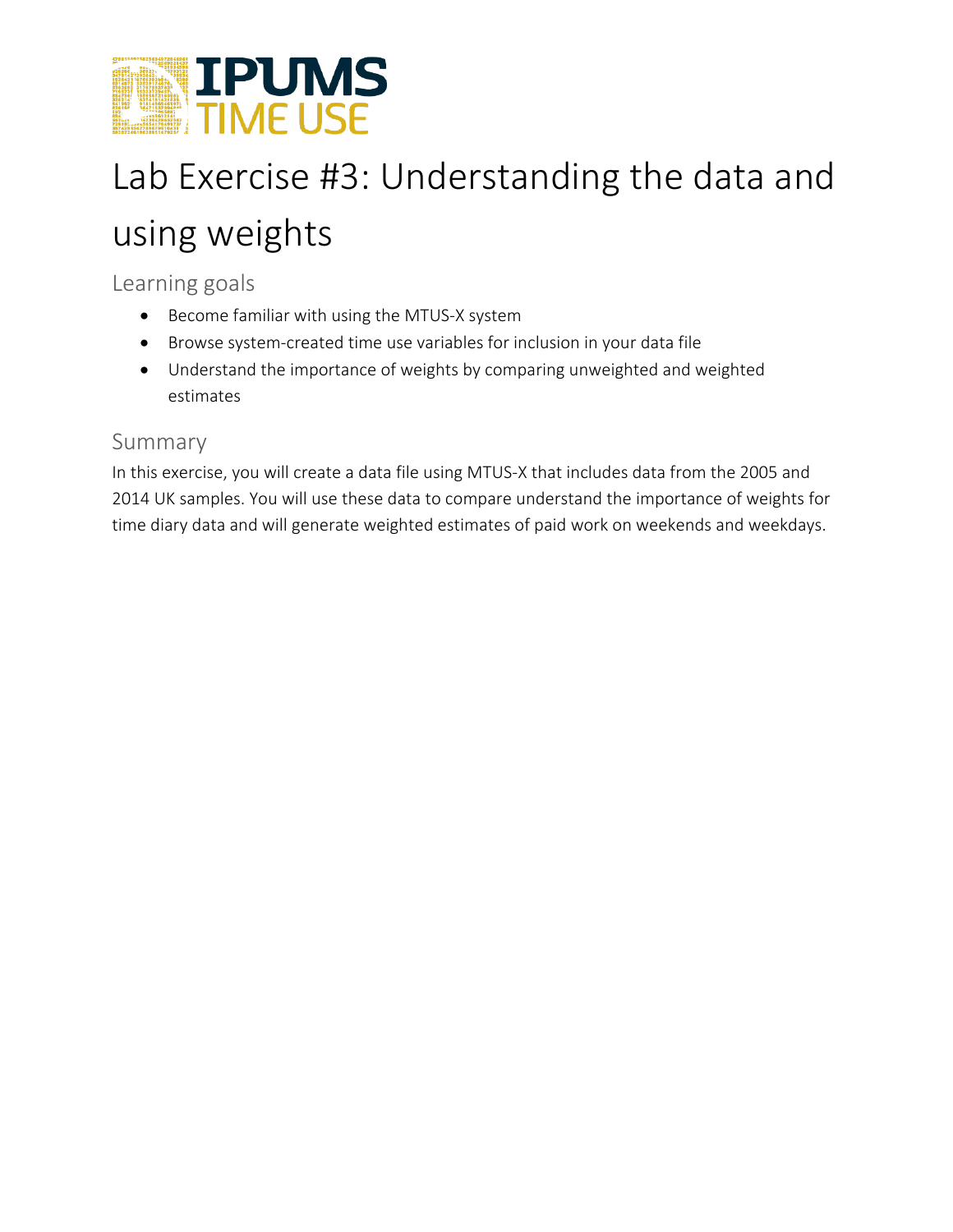## Part 1: Understand ACT\_WORK

1. Find ACT\_WORK on the "TIME USE" drop down menu under "Activity Coding Structure"

\_\_\_\_\_\_\_\_\_\_\_\_\_\_\_\_\_\_\_\_\_\_\_\_\_\_\_\_\_\_\_\_\_\_\_\_\_\_\_\_\_\_\_\_\_\_\_\_\_\_\_\_\_\_\_\_\_\_\_\_\_\_\_\_\_\_\_\_\_\_\_\_ \_\_\_\_\_\_\_\_\_\_\_\_\_\_\_\_\_\_\_\_\_\_\_\_\_\_\_\_\_\_\_\_\_\_\_\_\_\_\_\_\_\_\_\_\_\_\_\_\_\_\_\_\_\_\_\_\_\_\_\_\_\_\_\_\_\_\_\_\_\_\_\_ \_\_\_\_\_\_\_\_\_\_\_\_\_\_\_\_\_\_\_\_\_\_\_\_\_\_\_\_\_\_\_\_\_\_\_\_\_\_\_\_\_\_\_\_\_\_\_\_\_\_\_\_\_\_\_\_\_\_\_\_\_\_\_\_\_\_\_\_\_\_\_\_

2. What are the activities included in ACT\_WORK? *Hint: Click on the variable name*.

Part 2: Create an extract

- Add the IPUMS-created time use variable ACT WORK to your extract
- Select the 2005 and 2014 United Kingdom data files
- Add the variables SAMPLE, COUNTRY, DAY, and PROPWT to your extract

### Part 3: Analyze data

3. How many individuals are in the 2005 UK data? How many individuals are in the 2014 UK data?

*Note: the 2014 UK sample straddles two years, 2014 and 2015. This exercise references the entire 2014 UK sample (both years).* 

4. How many people have diaries on weekends and weekdays in the 2005 UK data? Weekends: Weekdays:

*Hint: recode DAY to easily distinguish between weekends and weekdays.*

5. How many people have diaries on weekends and weekdays in the 2014 UK data? Weekends: Weekdays:

## Part 4: Understand the importance of weights

- 6. If every day were equally represented, what fraction of weekend days would you expect to see in the data?
- 7. What is the unweighted percentage of individuals completed the survey on a weekend during each sample year? 2005 \_\_\_\_\_\_\_\_\_\_\_\_ 2014 \_\_\_\_\_\_\_\_\_\_\_
- 8. What is the weighted percentage of individuals completed the survey on a weekend during each sample year? 2005 \_\_\_\_\_\_\_\_\_\_\_\_ 2014 \_\_\_\_\_\_\_\_\_\_\_\_\_



**3.2**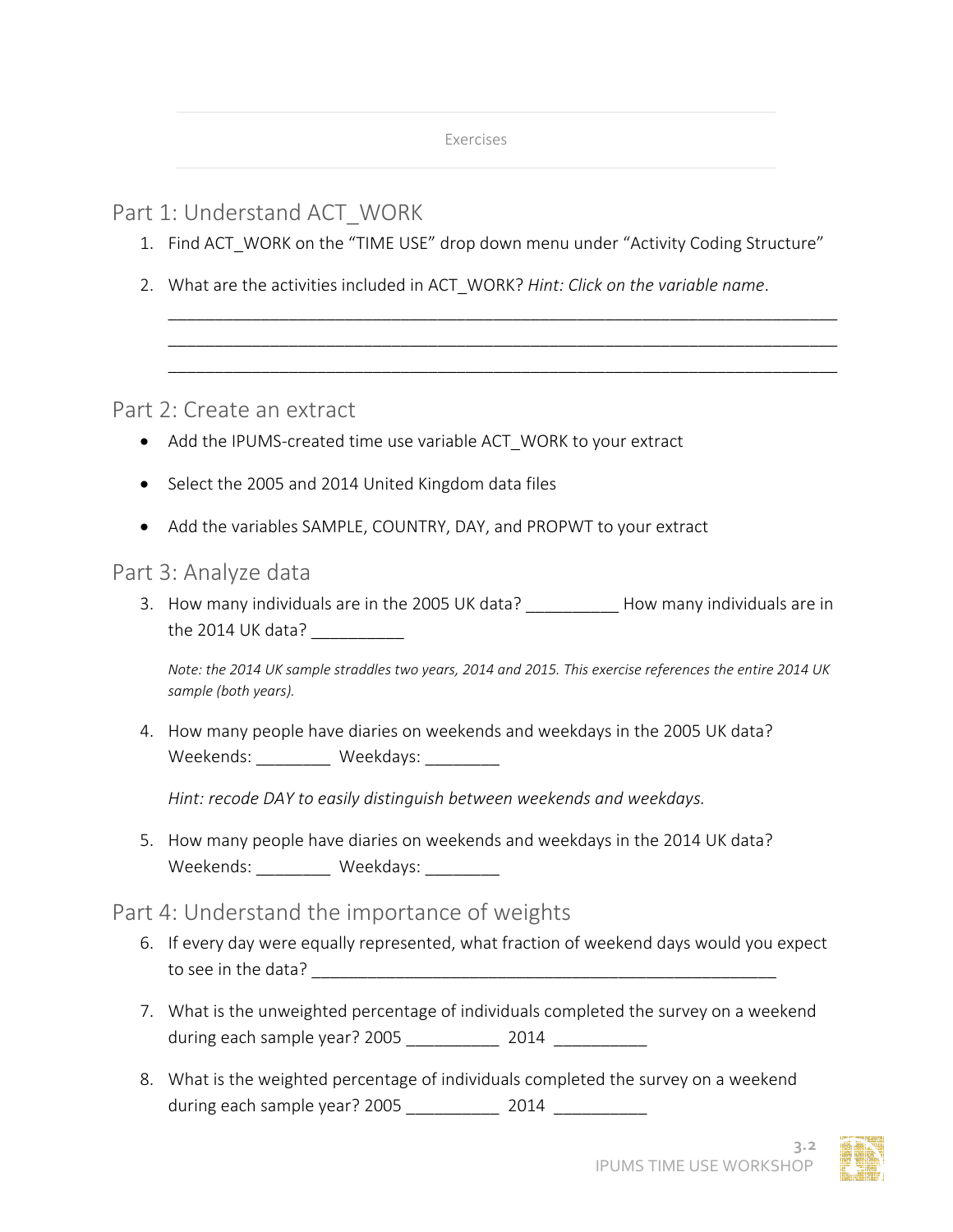| 9. Compare the weighted and unweighted share of weekend days in the 2014 data. What |
|-------------------------------------------------------------------------------------|
| are the weights doing to the distribution of weekends and weekdays?                 |

\_\_\_\_\_\_\_\_\_\_\_\_\_\_\_\_\_\_\_\_\_\_\_\_\_\_\_\_\_\_\_\_\_\_\_\_\_\_\_\_\_\_\_\_\_\_\_\_\_\_\_\_\_\_\_\_\_\_\_\_\_\_\_\_\_\_\_\_\_\_\_\_

| Part 5: Compare time spent working for pay on weekdays versus |  |
|---------------------------------------------------------------|--|
| weekends                                                      |  |

\_\_\_\_\_\_\_\_\_\_\_\_\_\_\_\_\_\_\_

10. What is the weighted average number of minutes spent working on weekends and weekdays in the two samples?

2005: weekday\_\_\_\_\_\_\_\_\_\_\_\_\_\_\_\_ weekend\_\_\_\_\_\_\_\_\_\_\_\_\_\_\_\_ 2014/2015: weekday\_\_\_\_\_\_\_\_\_\_\_\_\_\_\_\_ weekend\_\_\_\_\_\_\_\_\_\_\_\_\_\_\_\_

11. What is the weighted average number of minutes spent working on weekends and weekdays in 2005 and 2014 restricting your analysis to people who worked on that day?

| 2005: weekday  | weekend |
|----------------|---------|
| $2014$ weekday | weekend |

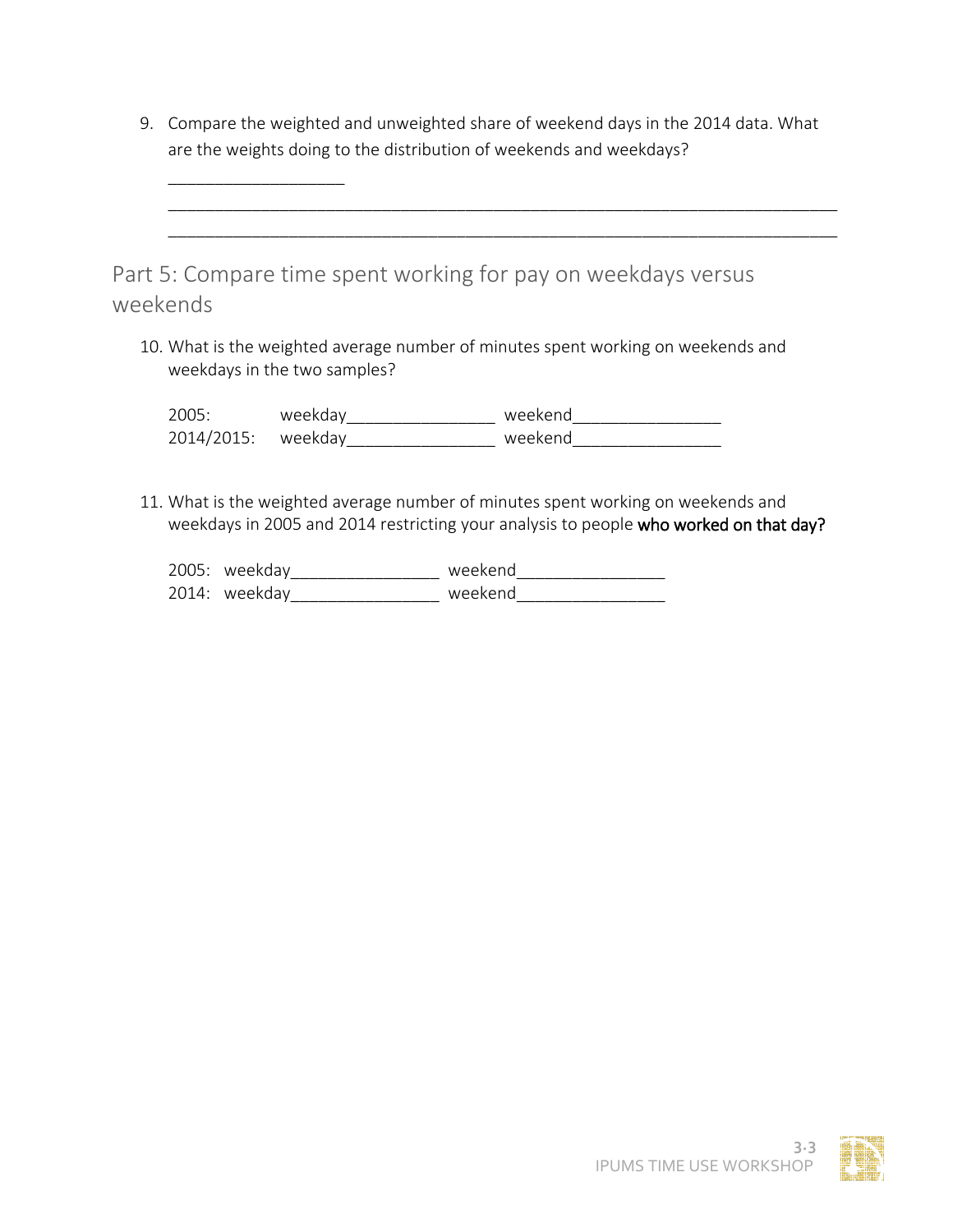#### Answers

- 2. What are the activities included in ACT\_WORK? *Hint: Click on the variable name*. Paid work-main job (not at home); Paid work at home; Second or other job not at home; Unpaid work to generate household income; Travel as a part of work; Work breaks; Other time at workplace; Look for work
- 3. How many individuals are in the UK2005 sample? 4,941 How many individuals are in the UK2014 sample? 16,533
- 4. How many people have diaries on weekends and weekdays in the 2005 UK data?

Weekends: 3,555 Weekdays: 1,386

5. How many people have diaries on weekends and weekdays in the 2014 UK data?

Weekends: 8,245 Weekdays: 8,288

- 6. If every day were equally represented, what fraction of weekend days would you expect to see in the data? 2/7
- 7. What is the unweighted percentage of individuals completed the survey on a weekend during each sample year?

2005: 28.05% 2014: 49.87%

8. What is the weighted percentage of individuals completed the survey on a weekend during each sample year?

2005: 28.57 % 2014: 29.19%

9. Compare the weighted and unweighted share of weekend days in the 2014 data. What are the weights doing to the distribution of weekends and weekdays?

In the UK 2014 data, weekend days were oversampled. Using weights, weekend days in this sample are brought closer to the true proportion of weekend days in a week.

10. What is the weighted average number of minutes spent working on weekends and weekdays in the two samples?

> 2005: weekday: 215.1 weekend: 62.3 2014: weekday: 179.3 weekend: 56.6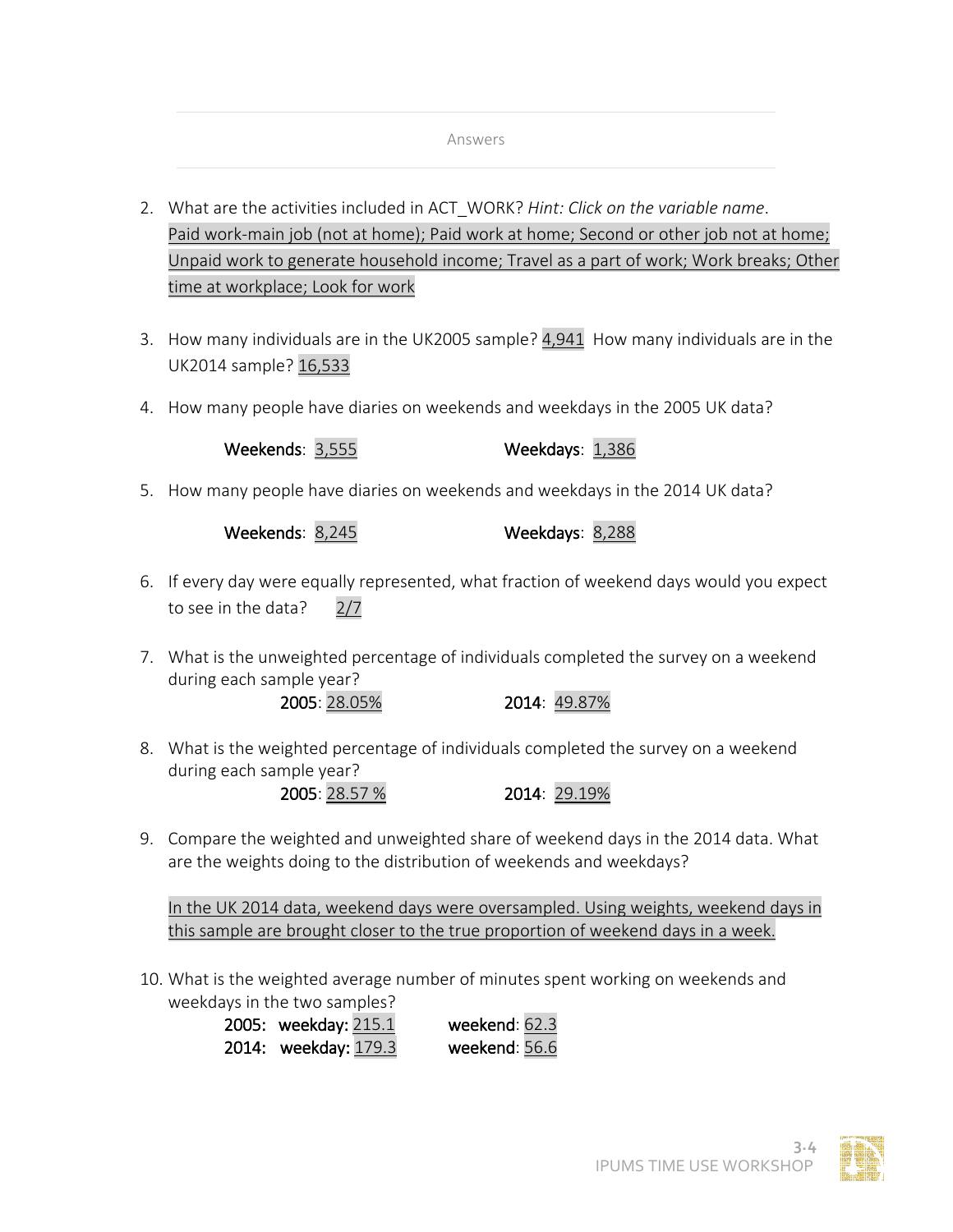11. What is the weighted average number of minutes spent working on weekends and weekdays in 2005 and 2014 restricting your analysis to people who worked on that day?

| 2005: | weekday: 443.7   | weekend: 372.4 |
|-------|------------------|----------------|
| 2014: | weekday: $431.0$ | weekend: 348.1 |

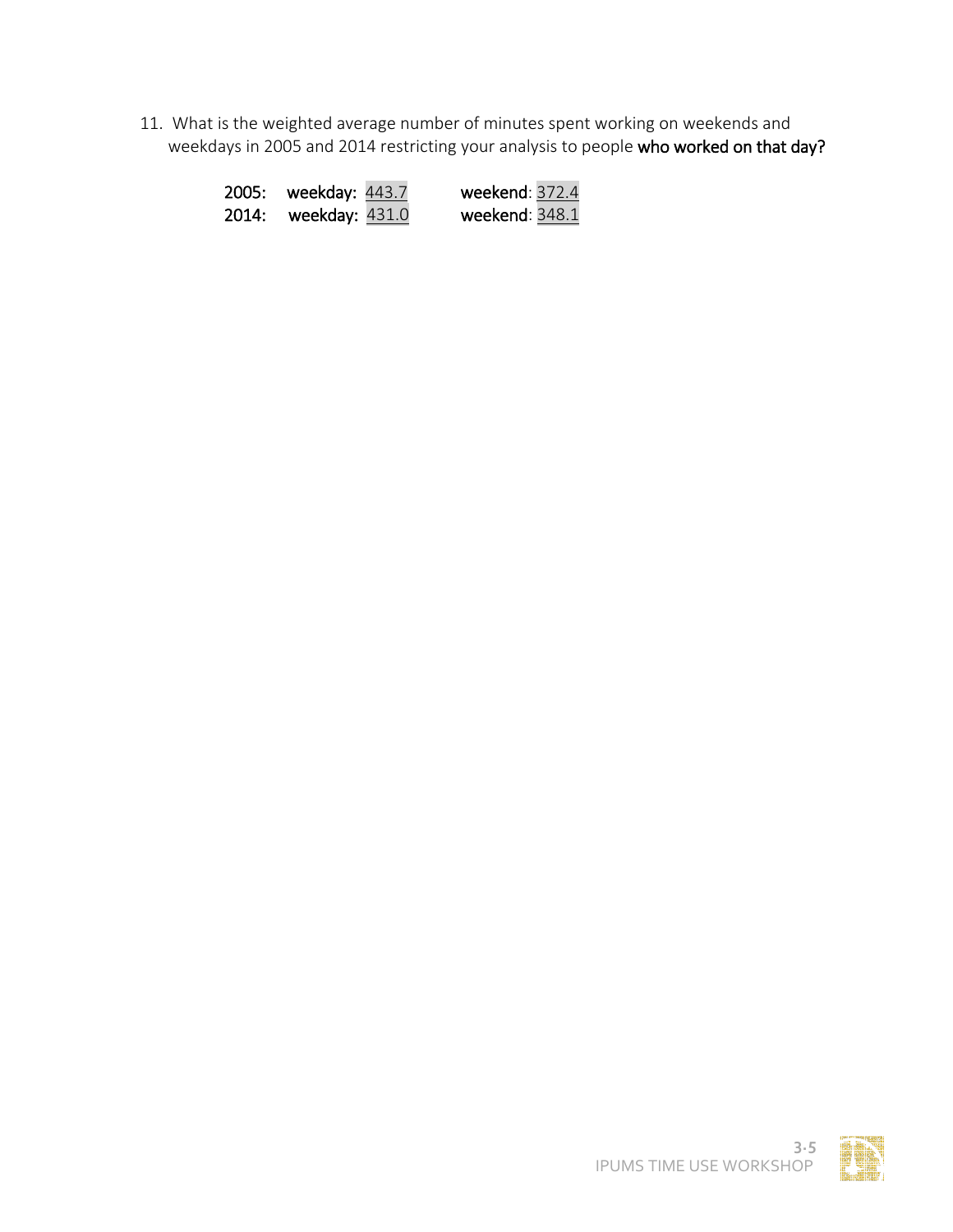

# Lab Exercise #4: Work and Meals in US, UK, Netherlands, and Spain

## Learning goals

- Create time use variables using time filters
- Compare work time across four countries
- Compare work and meal timing across countries

## Summary

In this exercise, you will use the MTUS to conduct comparative analyses of work and meals on weekends and weekdays using the 2005 data from the US, UK, and Netherlands as well as Spain 2009. You will make comparisons across countries of how much time is spent in paid work. You will also compare across countries how much time is spent in meals at different times of the day.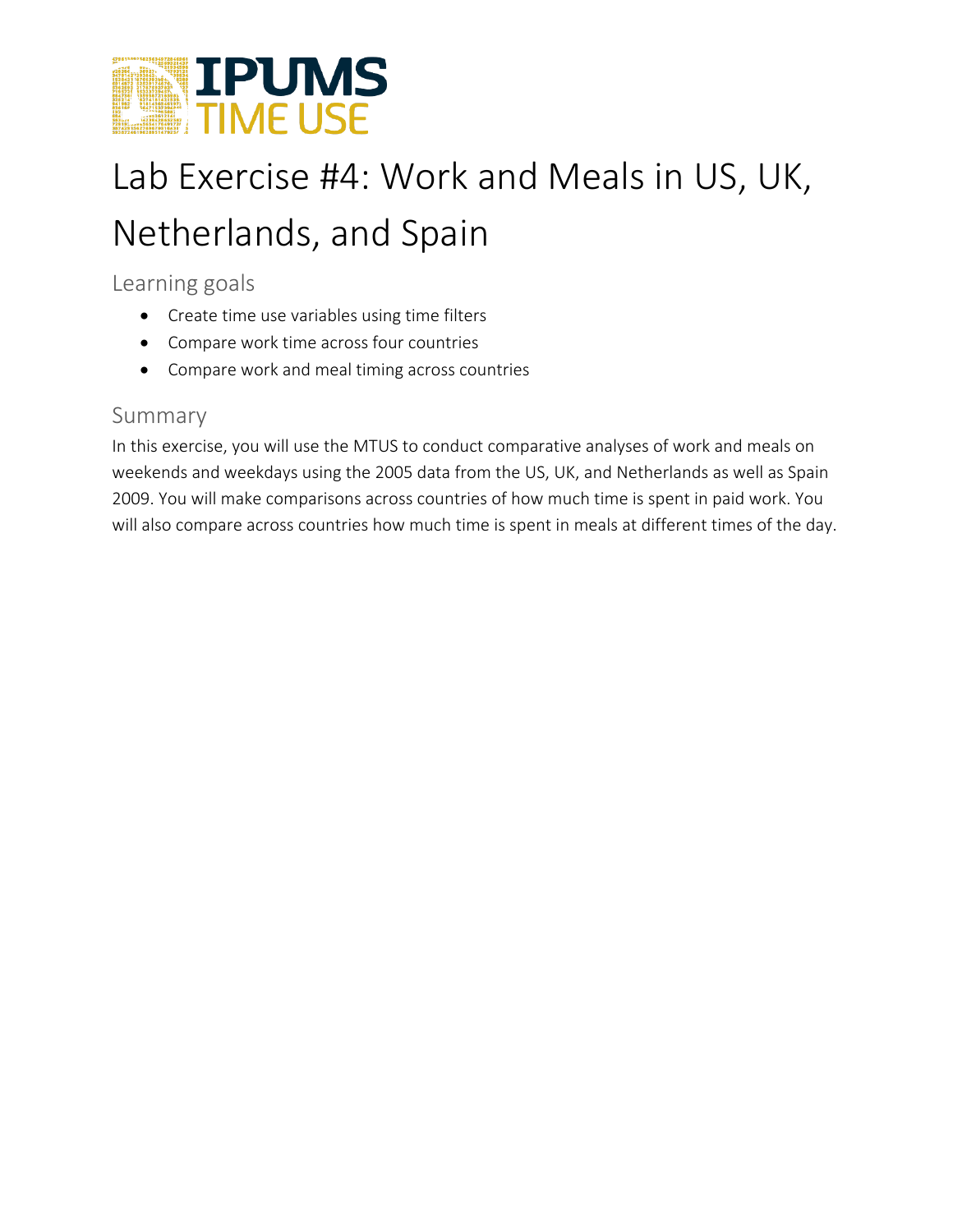Exercises

## Part 1: Create time use variables

*Note: Time use variables are automatically added to your cart when you create them.*

- 1. Create four time use variables to capture paid work: *under the main category of "Paid work" select all detailed sub-categories ranging from "Paid work for the main job" to "Look for work".* Variables should be defined as follows:
	- a. Total time
	- b. Time between 06:00 and 14:00 (6am to 2pm)
	- c. Time between 14:00 and 22:00 (2pm and 10pm)
	- d. Time between 22:00 and 06:00 (10pm and 6am)
- 2. Create five meal variables: *under the main category of "Personal Care" select "Meals at work or school" and "Meals or snacks in other places"*. Variables should be defined as follows:
	- a. Total time
	- b. Time between 11:00 and 13:00 (11am and 1pm)
	- c. Time between 13:00 and 15:00 (1pm and 3pm)
	- d. Time between 17:00 and 20:00 (5pm and 8pm)
	- e. Time between 20:00 and 23:00 (8pm and 11pm)

*Hint: As a shortcut, you can load your "total time" variables and simply restrict the time using the "time of day" filter rather than having to choose activities again and apply a time filter.*

Part 2: Select samples and variables

- 3. Add the variables DAY and EMPSTAT to your extract
- 4. Select the 2005 US, UK, and Netherlands datasets as well as the 2009 Spain dataset
- 5. Submit your data extract

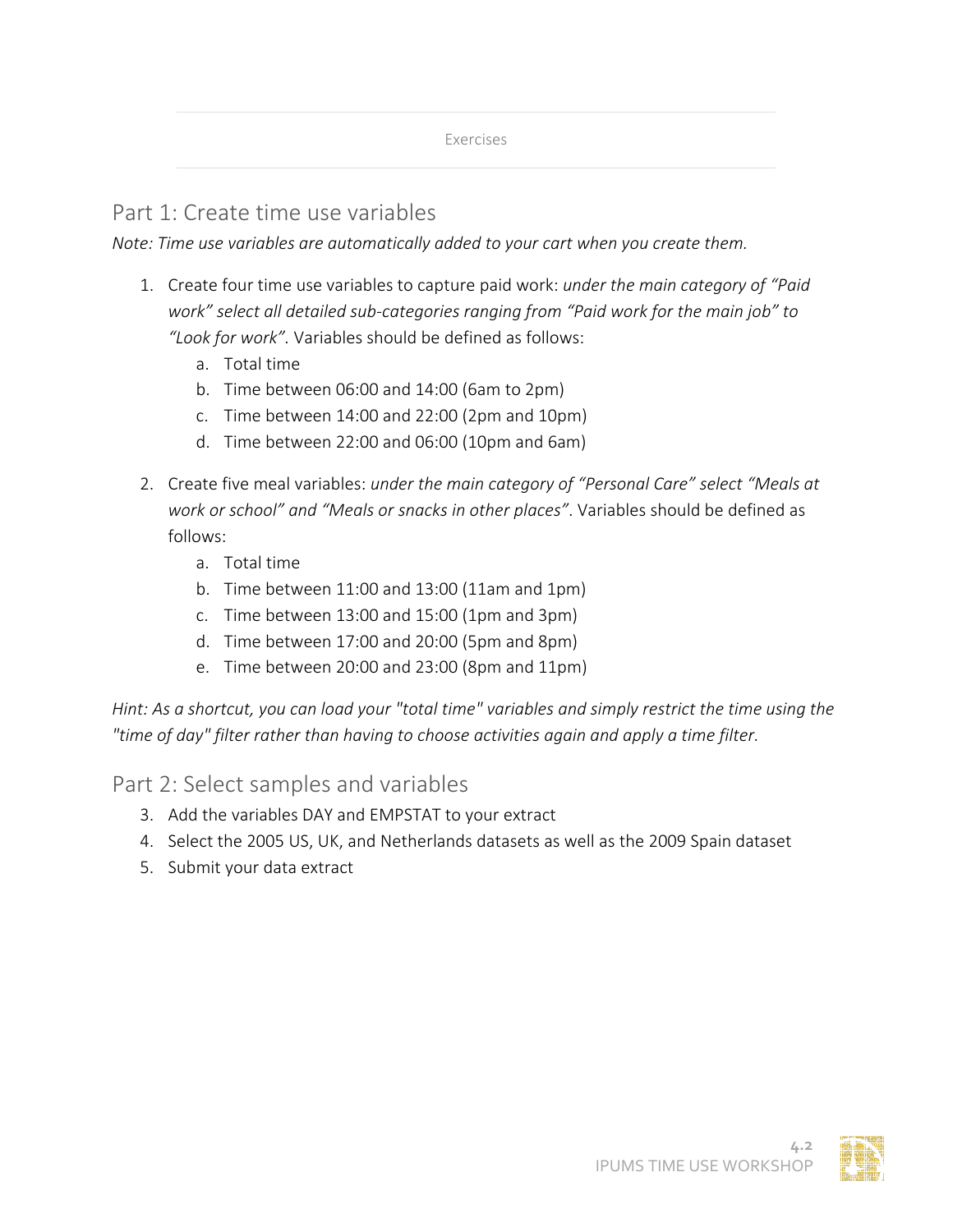## Part 3: Analyze data

 $\overline{\phantom{a}}$   $\overline{\phantom{a}}$   $\overline{\phantom{a}}$   $\overline{\phantom{a}}$   $\overline{\phantom{a}}$   $\overline{\phantom{a}}$   $\overline{\phantom{a}}$   $\overline{\phantom{a}}$   $\overline{\phantom{a}}$   $\overline{\phantom{a}}$   $\overline{\phantom{a}}$   $\overline{\phantom{a}}$   $\overline{\phantom{a}}$   $\overline{\phantom{a}}$   $\overline{\phantom{a}}$   $\overline{\phantom{a}}$   $\overline{\phantom{a}}$   $\overline{\phantom{a}}$   $\overline{\$ 

6. Complete the following table by generating average minutes per day spent in paid work for each country and by weekend/weekday for the entire sample and for full-time employees only. Remember to use weights.

|                    | PAID WORK BY DAY OF WEEK |                    |  |  |                     |         |  |  |  |
|--------------------|--------------------------|--------------------|--|--|---------------------|---------|--|--|--|
|                    |                          | Full Sample        |  |  | Full-Time Employees |         |  |  |  |
|                    | Total                    | Weekend<br>Weekday |  |  | Weekend             | Weekday |  |  |  |
| <b>NETHERLANDS</b> |                          |                    |  |  |                     |         |  |  |  |
| <b>SPAIN</b>       |                          |                    |  |  |                     |         |  |  |  |
| UK                 |                          |                    |  |  |                     |         |  |  |  |
| US                 |                          |                    |  |  |                     |         |  |  |  |

- 7. Which country spends the most time in paid work on weekends for the full sample? \_\_\_\_\_\_\_\_\_\_ For full-time employees? \_\_\_\_\_\_\_\_\_\_
- 8. Complete the following table by generating average minutes per day spent in paid work for each country by time of day for the entire sample and for full-time employees only. Remember to use weights.

|                    | PAID WORK BY TIME OF DAY |                      |  |                     |           |         |  |  |
|--------------------|--------------------------|----------------------|--|---------------------|-----------|---------|--|--|
|                    | Full Sample              |                      |  | Full-Time Employees |           |         |  |  |
|                    | Morning                  | Afternoon<br>Evening |  |                     | Afternoon | Evening |  |  |
| <b>NETHERLANDS</b> |                          |                      |  |                     |           |         |  |  |
| <b>SPAIN</b>       |                          |                      |  |                     |           |         |  |  |
| <b>UK</b>          |                          |                      |  |                     |           |         |  |  |
| <b>US</b>          |                          |                      |  |                     |           |         |  |  |

- 9. Which country spends the most time working in the evening for the full sample? For full-time employees?
- 10. Complete the following table by generating average minutes per day spent in meals for each country by time of day. Remember to use weights.

|                    | <b>MEALS BY TIME OF DAY</b>                           |  |  |  |  |  |  |  |  |
|--------------------|-------------------------------------------------------|--|--|--|--|--|--|--|--|
|                    | Total<br>5pm-8pm<br>$11am-1pm$<br>1pm-3pm<br>8pm-11pm |  |  |  |  |  |  |  |  |
| <b>NETHERLANDS</b> |                                                       |  |  |  |  |  |  |  |  |
| <b>SPAIN</b>       |                                                       |  |  |  |  |  |  |  |  |
| UK                 |                                                       |  |  |  |  |  |  |  |  |
| <b>US</b>          |                                                       |  |  |  |  |  |  |  |  |

11. Which country spends the most time in meals? \_\_\_\_\_\_\_\_\_\_ Between 8pm and 11pm?